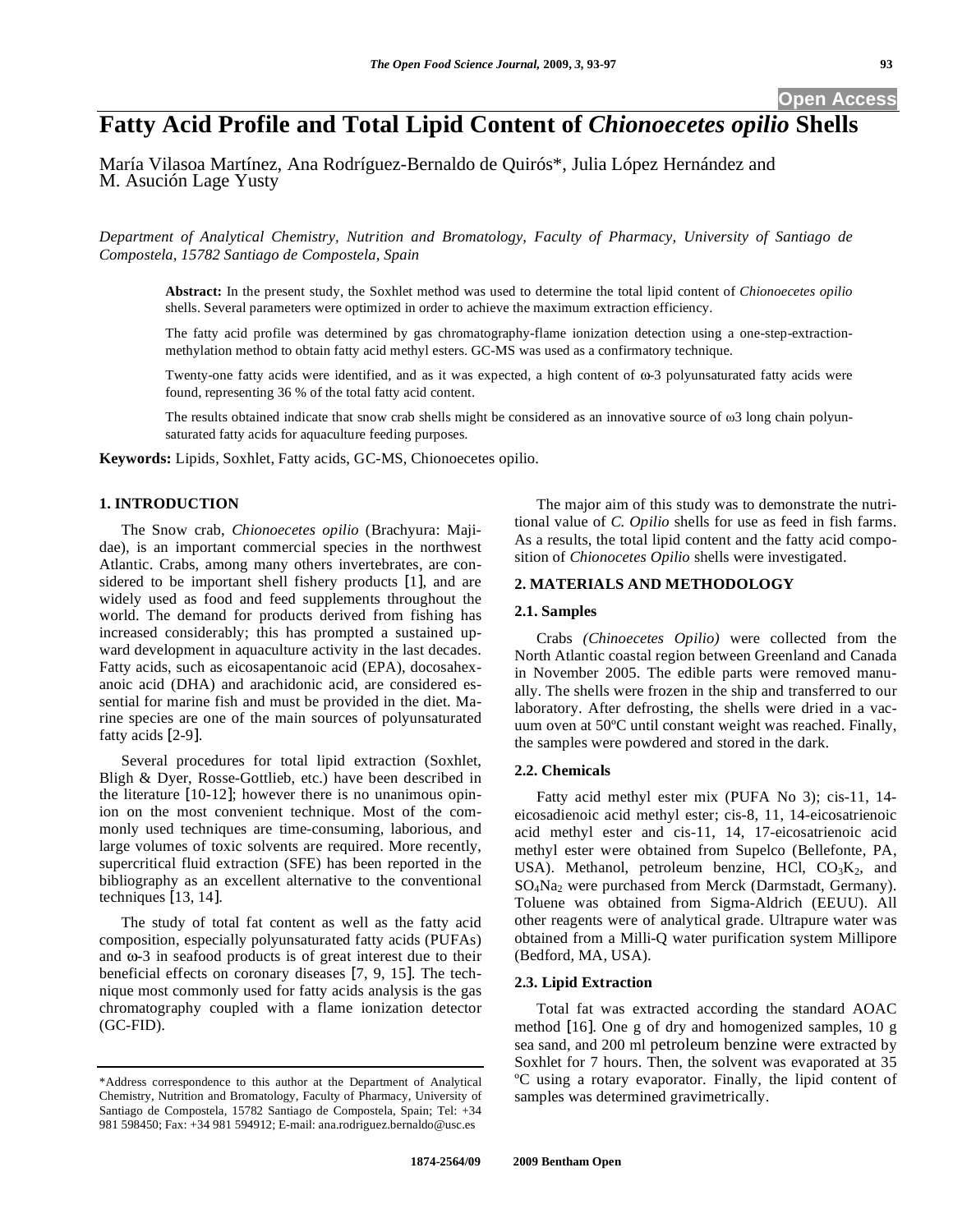#### **2.4. Fatty Acid Analysis by GC-FID**

The samples were processed using an extraction procedure which involves extraction-methylation in a single step [17]. About 0.4 g of each sample was weighed in a 160 x 16 mm Pyrex tube fitted with a PTFE-lined screw cap. Then, 2 mL of toluene and 3 mL of freshly prepared 5 % methanolic HCl were added. After carefully mixing the contents and flushing the headspace of the vial with nitrogen, the tubes were heated for 2 h in a water bath at 70 °C. K<sub>2</sub>CO<sub>3</sub> (6%) solution (5 mL), toluene (1 mL) and 1 mL of nonadenoic acid methyl ester (I.S. toluene solution) were added after cooling the tubes.

The tubes were vortex-mixed and immediately centrifuged at 139.5 g for 5 min in a Hettich EBA 12 centrifuge to separate the phases. The organic layer was dried with anhydrous Na<sub>2</sub>SO<sub>4</sub> and 1 μL of liquid phase was injected into the chromatograph.

The fatty acid methyl esters analysis was performed with a Fisons GC-8000 (Manchester, UK) fitted with a splitsplitless injector and a Fisons EL-980 flame ionization detector (FID) equipped with a DW-Wax capillary column (60 m X 0.32 mm i.d. fused-silica column coated with a 0.25 μm polyethylene glycol film) (J&W Scientific, Folson, CA, USA). Peak areas were processed using Chrom-Card for Windows (Carlo Erba) software (version 1.18). Samples (1 μL) were injected with a split ratio of 1:15 at a column temperature of 160 ºC and an injector temperature of 250 °C. The carrier gas used was helium at a flow-rate of 1.35 ml/min, an average linear velocity of 22.76 cm/sg and a head pressure of 15 p.s.i. One minute after injection, the temperature was raised at 3.5 °C/min to 230°C and held for 20 min. The detector temperature was 260 °C. The fatty acid methyl esters profile of all samples were identified by comparison of their retention times with standards.

#### **2.5. Fatty Acid Analysis by GC-MS**

For mass spectra analysis, a Fisons MD 800 (Manchester, UK) mass detector and Masslab software (version 1.4) were used. The mass spectrometer operated under the following conditions: ion ionization voltage, 70 eV, mass range, 50450 *m/z* and scan and inter-scan delay times of 0.45 sg and 0.05 sg, respectively. The oven programme temperature was the same as the methodology described under the GC-FID analysis.

The compounds were identified by comparison of their mass spectra with the Wiley (New York, USA) mass spectrum library (version 1.4).

## **3. RESULTS AND DISCUSSION**

#### **3.1. Total Lipid**

Since the selection of the organic phase is a critical step in the Soxhlet extraction different organic solvents were tested; hexane, dichloromethane and petroleum benzine. The best results were achieved when using petroleum benzine. The yield of total lipids obtained in samples tested was around 12 % higher than the yields obtained with the other solvents. In addition, the evaporation of the solvent was shorter because of the lower boiling point of petroleum benzine. Soxhlet extraction is a convenient automated method for lipid extraction from solid samples [10, 18]. Katikou and Robb [18] also used petroleum benzine to extract the fat from salmon samples. In this study, the authors compared the CEM rapid extraction method with the soxhelt for the determination of lipid content in fillets of farmed Atlantic salmon. The lipid values obtained with the soxhelt method were higher than those obtained with the CEM method, although the differences were not significant.

The total lipid yield obtained for 40 samples, expressed as  $g/100g$  of dry weight, was  $(21.9\pm8.4)$  (mean $\pm$ SD). In the Fig. (**1**), the percentage of fat obtained of each sample analysed is presented. As can be seen, the fat content in the samples varied from 2.53 % (sample 6) to 37.86 % (sample 33).

#### **3.2. Fatty Acids**

In the second part of the work, the fatty acid methyl esters (FAMEs) profile was determined. Although there are several studies on the fatty acid composition of different species of crabs [19-21], no information about the content of fatty acids of snow crab shell is available.



**Fig. (1).** Total lipid content of 40 samples analysed.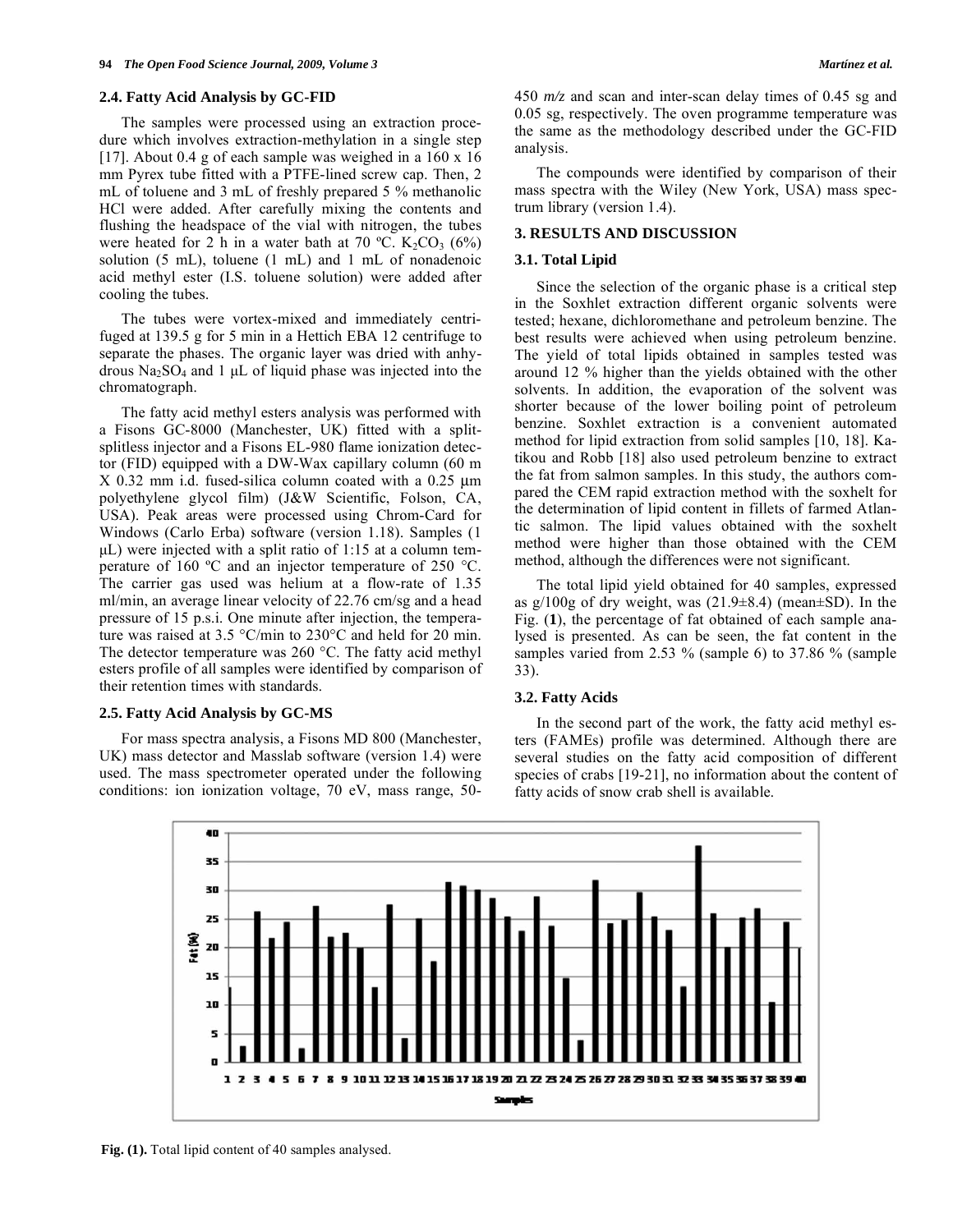

**Fig.** (2). GC chromatograms of: **A**) standards of fatty acid methyl esters. **B**) Snow crab shells. Peaks: (A) C14:0; (B) C16:0; (C) C16:1 $\omega$ 7; (D) C16:2ω4; (E) C18:0; (F) C18:1ω9; (G) C18:1ω7; (H) C18:2ω6; (I) C18:3ω4; (J) C18:3ω3; (K) C18:4ω3; (L) C20:0; (M) C20:1ω9; (N) C20:266; (O) C20:466; (P) C20:363; (Q) C20:463; (R) C20:563; (S) C22:0; (T) C22:563; (U) C22:663.

An extraction procedure which involves extractionmethylation in a single step was selected because of its reported advantages, rapidity, simplicity, and low cost [22,  $23$ ].

Fig. (**2**) shows a chromatogram of a standard solution composed by the fatty acid methyl ester mix (PUFA No 3) and cis-11, 14-eicosadienoic acid methyl ester; cis-8, 11, 14 eicosatrienoic acid methyl ester and cis-11, 14, 17-



**Fig. (3).** GC-MS spectra of C16:0 (A), C18:1 $\omega$ 9 (B) and C20:4 $\omega$ 3 (C).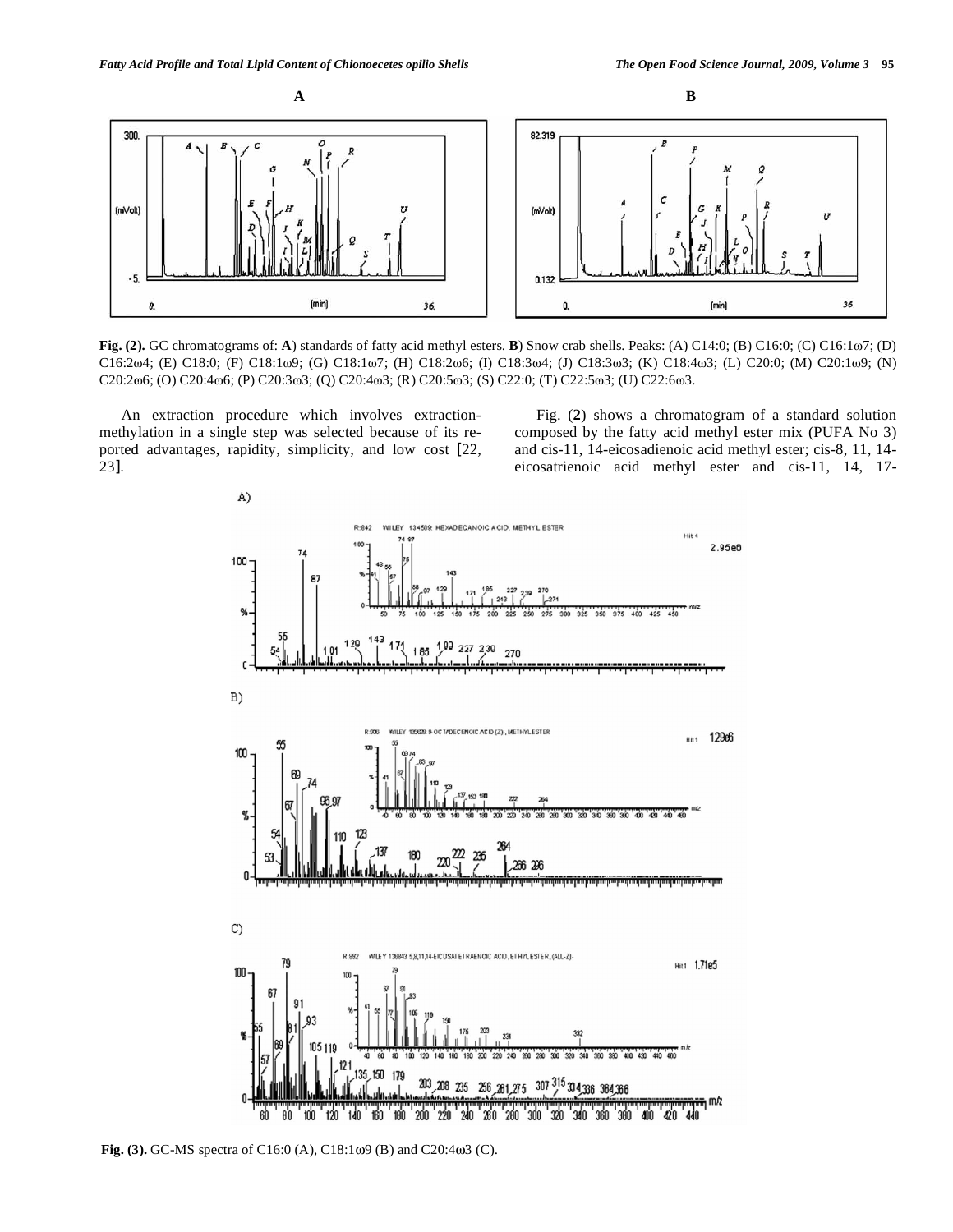| Peak         | <b>Fatty</b> acid | <b>Retention Time</b> | $% (Mean \pm SD)$ |
|--------------|-------------------|-----------------------|-------------------|
| $\mathbf{A}$ | C14:0             | 7.01                  | $4.79 \pm 1.13$   |
| $\, {\bf B}$ | C16:0             | 10.46                 | $13.19 \pm 1.11$  |
| $\mathsf C$  | $C16:1\omega$ 7   | 10.95                 | $5.43 \pm 1.06$   |
| ${\bf D}$    | $C16:2\omega4$    | 13.69                 | $0.74 \pm 0.51$   |
| $\mathbf E$  | C18:0             | 14.44                 | $2.24 \pm 0.59$   |
| ${\bf F}$    | $C18:1\omega9$    | 14.89                 | $14.71 \pm 2.88$  |
| ${\bf G}$    | $C18:1\omega$ 7   | 15.02                 | $4.56 \pm 0.93$   |
| $\, {\rm H}$ | $C18:2\omega$     | 15.81                 | $1.13 \pm 0.15$   |
| $\rm I$      | $C18:3 \omega4$   | 17.01                 | $0.06 \pm 0.05$   |
| J            | $C18:3\omega3$    | 17.17                 | $0.33 \pm 0.16$   |
| $\bf K$      | $C18:4\omega3$    | 17.83                 | $1.10 \pm 0.49$   |
| $\mathbf L$  | C20:0             | 18.21                 | $0.23 \pm 0.21$   |
| $\mathbf{M}$ | $C20:1\omega9$    | 19.09                 | $14.52 \pm 3.98$  |
| ${\bf N}$    | $C20:2\omega$     | 20.03                 | $0.64 \pm 0.24$   |
| $\mathbf{O}$ | $C20:4\omega$     | 21.08                 | $1.34 \pm 0.76$   |
| ${\bf P}$    | $C20:3\omega3$    | 22.02                 | $0.53 \pm 0.11$   |
| $\mathbf Q$  | $C20:4\omega$ 3   | 22.60                 | $11.63 \pm 2.43$  |
| ${\bf R}$    | $C20:5 \omega3$   | 23.35                 | $10.42 \pm 2.27$  |
| $\mathbf S$  | C22:0             | 25.44                 | $0.52 \pm 0.36$   |
| $\mathbf T$  | $C22:5 \omega3$   | 28.74                 | $1.21 \pm 0.59$   |
| U            | $C22:6\omega3$    | 29.95                 | $10.67 \pm 1.69$  |

**Table 1. Retention Time and Fatty Acid Distribution, Expressed as (g /100g Dry Weight) in Total Lipids, of** *Chionoecetes opilio* **Shells** 

 $((n=40) \pm S.D).$ 

eicosatrienoic acid methyl ester (**A**) and a chromatogram of the fatty acids methyl esters obtained from a Chionocetes opilio sample (**B**).

Identification of fatty acids were based on the comparison of the retention time with an external standard (PUFA No 3) solution and confirmed in the sample extracts by GC-MS. The GC-MS spectra corresponding to C16,  $C18:109$ and  $C20:4\omega3$  are presented in Fig.  $(3)$ .

The fatty acid distribution in total lipids of the *Chionoecetes opilio* shells is shown in Table **1**. Similar amounts of polyunsaturated fatty acids (39.80%) and monounsaturated fatty acids (39.22%) were found. The percentage of saturated fatty acids was the lowest representing 21% of the total fatty acid content (Table **1**).

The main saturated fatty acid is palmitic C16:0 which contributes more than 50 % of the total saturated fatty acids (13.19 %), these results are in accordance with those reported in shrimp by-products [24, 25] and in crab meat [19- 21]. The oleic acid  $C18:1\omega9$  (14.71 %) and the eicosaenoic acid  $C20:1\omega9$  (14.52 %) were also the dominant monounsaturated fatty acids in snow crab shells [19-21, 24, 25].

The fatty acid profile of *Chionoecetes opilio* shells was dominated by polyunsaturated fatty acids, especially  $\omega$ 3 (35.89 %), with a 11.63 % of eicosatetraenoic acid, 10.67 %

of docosahexaenoic acid (DHA), and 10.42 % of eicosapentaenoic acid (EPA). Çelik *et al*. [20] analysed the fatty acid profile in claw, breast and hepatopancreas of blue crab, and they found that the  $\omega$ 3/ $\omega$ 6 relationship was higher in the breast  $(3.18)$  than in the claw  $(2.52)$  or hepatopancreas  $(1.59)$ .

A  $\omega$ 3/ $\omega$ 6 fatty acids ratio of 0.45 was reported by Chen *et al*. [19] in Chinese mitten crab. In conclusion, the results obtained indicate that snow crab shells might be considered as an innovative source of  $\omega$ 3 long chain polyunsaturated fatty acids for aquaculture feeding purposes.

## **ACKNOWLEDGEMENTS**

This work was supported by the Project PGIDIT03BTF00701CT from the Consellería de Innovación, Industria e Comercio da Xunta de Galicia.

## **REFERENCES**

- [1] Gökoolu N, Yerlikaya P. Determinaton of proximate composition and mineral contents of blue crab (Callinectes sapidus) and swim crab (Portunus pelagicus) caught off the Gulf of Antalya. Food Chem 2003; 80: 495-8.
- [2] Alvarez AA. Final report: use of the Shell Snow crab as an ingredient of aquaculture diets.2006; Available from: http://www.roxocanval.org/Doc/CangrejoRojo.pdf
- [3] Bransden MP, Battaglene SC, Morehead DT, Dunstan GA, Nichols PD. Effect of dietary 22:6n-3 on growth, survival and tissue fatty